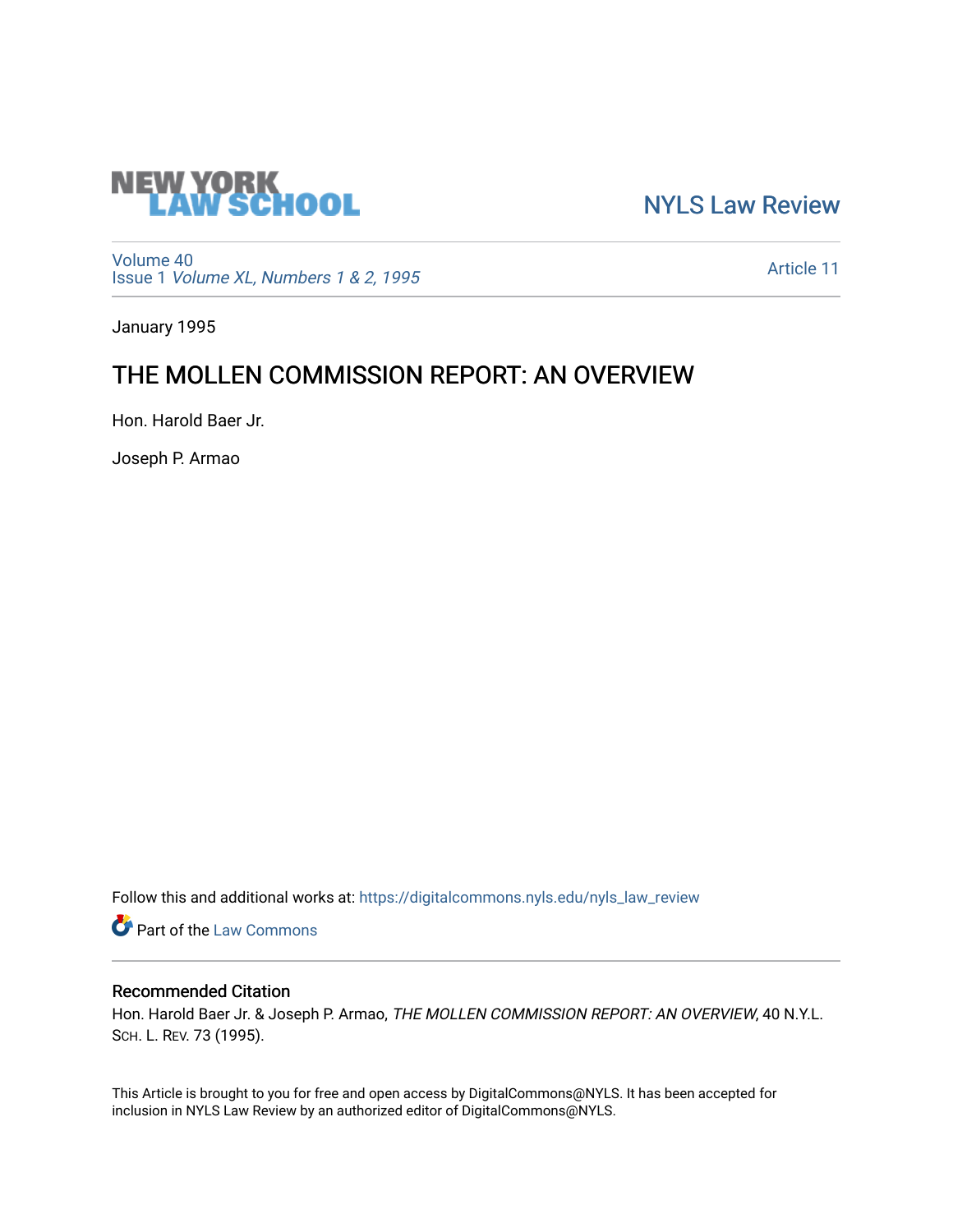#### THE MOLLEN COMMISSION REPORT: AN OVERVIEW

## HON. HAROLD BAER, JR.\* & JOSEPH P. ARMAO\*\*

## I. HISTORY OF **THE** COMMISSION

For the past hundred years, New York City has experienced a twenty-year cycle of corruption, scandal, reform, backslide, and fresh scandal in the New York City Police Department. The Lexow Committee of 1894,<sup>1</sup> the Curran Committee of  $1913$ ,<sup>2</sup> the Seabury Committee of 1930,<sup>3</sup> the Harry Gross investigation of 1950,<sup>4</sup> and the Knapp Commission of 1971<sup>5</sup> have each served as critical signposts of a regular and repetitive cycle of police corruption within the New York City Police Department (NYPD). The creation of the Mollen Commission,<sup>6</sup> the most recent independent inquiry into police corruption, marks only the latest chapter in this historical pattern.

In May, 1992, six police officers assigned to two separate Brooklyn precincts were arrested on charges of participating in a conspiracy to sell

\* Harold Baer, Jr. is a United States District Court Judge for the Southern District of New York. Judge Baer was a member of the Mollen Commission.

\*\* Joseph P. Armao is a partner at Squadron, Ellenoff, Plesent, & Sheinfeld. Mr. Armao was Chief Counsel to the Mollen Commission.

**1. SENATE COMM.** TO INVESTIGATE THE POLICE DEP'T OF THE CITY OF N.Y. (Jan. 18, 1895) (Senator Clarence Lexow, Chair) [hereinafter LEXOW COMM. REP.].

2. SPECIAL COMM. OF **THE** BOARD OF ALDERMAN OF THE CITY OF N.Y. TO INVESTIGATE THE POLICE DEP'T (June **10,** 1913) (Henry H. Curran, Chair).

**3.** StiP. CT., APP. DIV., **FIRST JUD.** DEP'T, FINAL REP. OF SAMUEL SEABURY, REFEREE, IN THE MATTER OF THE INVESTIGATION **OF** THE MAGISTRATE CTS. IN THE FIRST JuD. DEP'T **AND** THE MAGISTRATES THEREOF, **AND** OF **ATTORNEYS-AT-LAW** PRACTICING IN SAID CTS. (March **28,** 1932) (Samuel Seabury, Referee).

4. In 1950, 21 police officers were indicted for accepting regular payoffs from gambler Harry Gross. *See* William Murphy **&** Leonard Levitt, *It's Blue Deja Vit; New ScandalReads Like Old Police Stories,* N.Y. NEVSDAY, June21, 1994, at 7 (discussing the similarities and differences between corruption scandals revealed by the various commissions from 1894 to the present).

5. N.Y. **CITY** COMM'N TO **INVESTIGATE** ALLEGATIONS OF **POLICE** CORRUPTION **AND** THE CITY'S ANTI-CORRUPTION PROC. (Dec. **26, 1972)** (Whitman Knapp, Chair) [hereinafter KNAPP **COMM'N** REP.].

**6.** N.Y. CITY COMM'NTO INVESTIGATE ALLEOATIONS OF POLICE CORRUPTION AND ANTI-CORRUPTION PROC. OF THE POLICE DEP'T (July 7, 1994) (Milton Mollen, Chair) [hereinafter MOLLEN COMM'N REP.].

73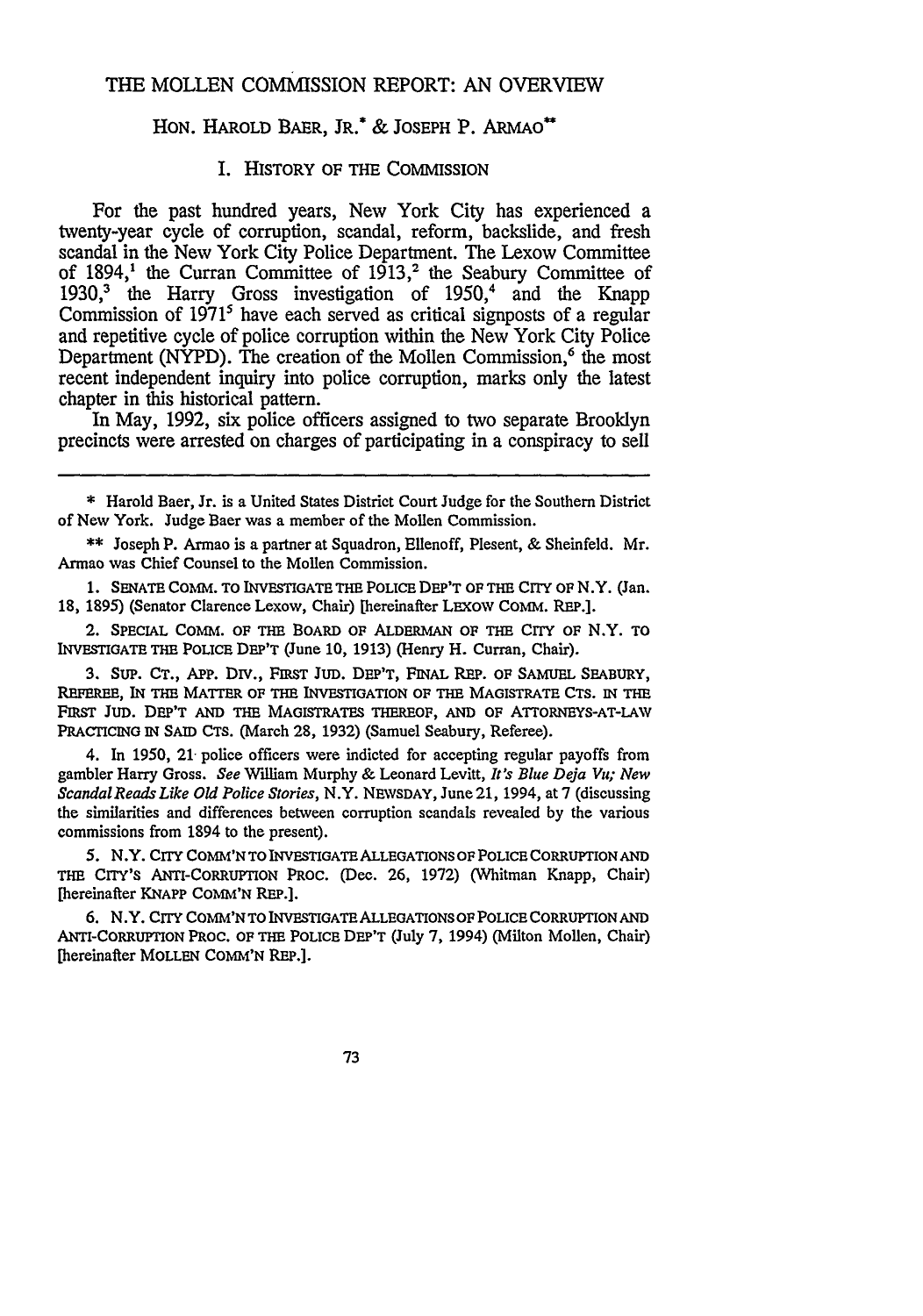narcotics in Suffolk County.<sup>7</sup> The arrests were made by Suffolk County Police, not by the NYPD Internal Affairs Unit.<sup>8</sup> Shortly thereafter, the press disclosed that one of the officers, Michael Dowd, had been the subject of more than fifteen corruption allegations within the NYPD over a six-year period,<sup>9</sup> however not a single complaint had ever been substantiated despite abundant evidence of Dowd's criminal activities. Dowd's case caused widespread concern about the extent and nature of police corruption and the NYPD's competence and commitment to combat it.

In July, 1992, almost exactly twenty years after the Knapp Commission published its final report, Mayor David N. Dinkins established by executive order a temporary mayoral commission to investigate issues of police corruption. Commonly referred to as the Mollen Commission after its Chairman, Judge Milton Mollen, the Commission to Investigate Allegations of Police Corruption and the Anti-Corruption Procedures of the Police Department was asked to examine three areas of deep public concern: (1) the extent and nature of corruption within the NYPD; (2) the NYPD's policies and procedures for corruption control; and (3) improvements and reform for the detection and prevention of corruption within the NYPD.<sup>10</sup>

The Mayor's executive order empowered the Commission to subpoena witnesses and documents, to take testimony under oath, to conduct private and public hearings, and under limited circumstances, to grant immunity from criminal prosecution.<sup>11</sup>

After assembling a small staff of attorneys, investigators and analysts, and armed with the powers provided by the executive order, the Commission embarked on a wide-ranging investigation to determine whether the corruption of Michael Dowd and the NYPD's failure to apprehend him were a unique happenstance or reflected deeper problems within the Department. The Commission centered its attention on the nature and extent of police corruption, on the NYPD's ability and will to control corruption, and on the police values and culture that might allow such corruption to exist. The Commission staff reviewed thousands of NYPD policy documents, personnel files and corruption case files; conducted hundreds of private hearings and interviews with private

*9. Id.*

**10. N.Y., N.Y., Exec. Order 42 (July 24, 1992)** (establishing **the Mollen Commission, in which the five members of the Commission were appointed by then-Mayor David N. Dinkins).**

*11. ld. §3.*

*<sup>7.</sup> See* Craig Wolff, *Lawyer Says Lx-Officer Ready to Admit* Charges, N.Y. *TIMES,* June **10, 1993,** at B3.

*<sup>8.</sup> Id.*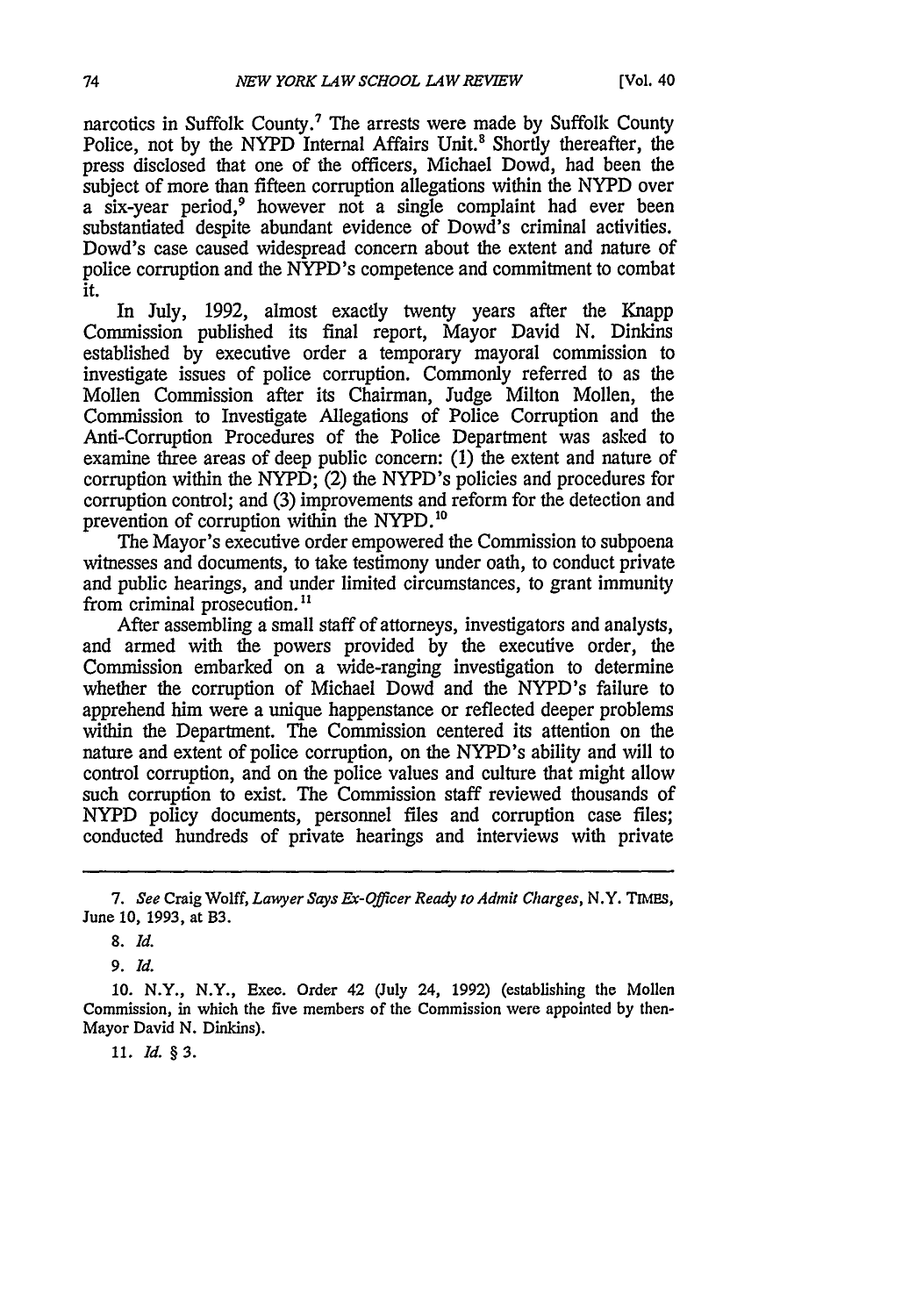citizens and former and current police officers, including some officers who had previously been convicted of corruption charges; audited and conducted performance tests of the principal components of the NYPD's anti-corruption units, recruitment process, and training program; and initiated a number of field investigations of police officers, police precincts and specialized police units where analysis had indicated that police corruption existed.<sup>12</sup> The Commission's field investigations met with much success. In conjunction with the United States Attorney and the Manhattan District Attorney, the Commission's corruption investigations led to criminal charges against seven police officers in Brooklyn's 73rd Precinct and fourteen police officers in Manhattan's 30th Precinct.<sup>13</sup> Commission investigators also uncovered evidence of substantial corruption in a number of other precincts in Manhattan, Brooklyn and the Bronx. During the course of its two-year investigation, the Commission developed extensive evidence concerning the nature and extent of police corruption, the NYPD's capacity to eliminate it, and the Department's institutional values and culture that permitted it to exist. The Commission held public hearings in September, 1993,<sup>14</sup> in which corrupt police officers, honest police officers, NYPD corruption investigators, high-ranking NYPD officials and other knowledgeable parties testified about the state of police corruption, its causes, the NYPD's reluctance to address the problem and possible solutions to break the twenty-year cycle of scandal and subsequent short-lived reform that has afflicted the NYPD over the last century.

On July 7, 1994, the Commission issued a final report stating its conclusions on corruption and corruption control. The Commission divided its Report into four principal areas of discussion and analysis: the state of police corruption, the quality of the NYPD's integrity controls, the problem of police values and culture that fuel and protect corruption, and recommendations for internal and external reform to remedy the problem.15 More than prior inquiries into police corruption, the Commission sought not only to correct corruption once it surfaced, but sought also to attack corruption's root causes to prevent it from happening yet again.

- 14. *Id.* at *S.*
- **15. Id.**

**<sup>12.</sup>** *See* **MOLLEN COMM'N REP.,** *supra* note **6,** at 11-12.

**<sup>13.</sup>** *Id.* at **11.**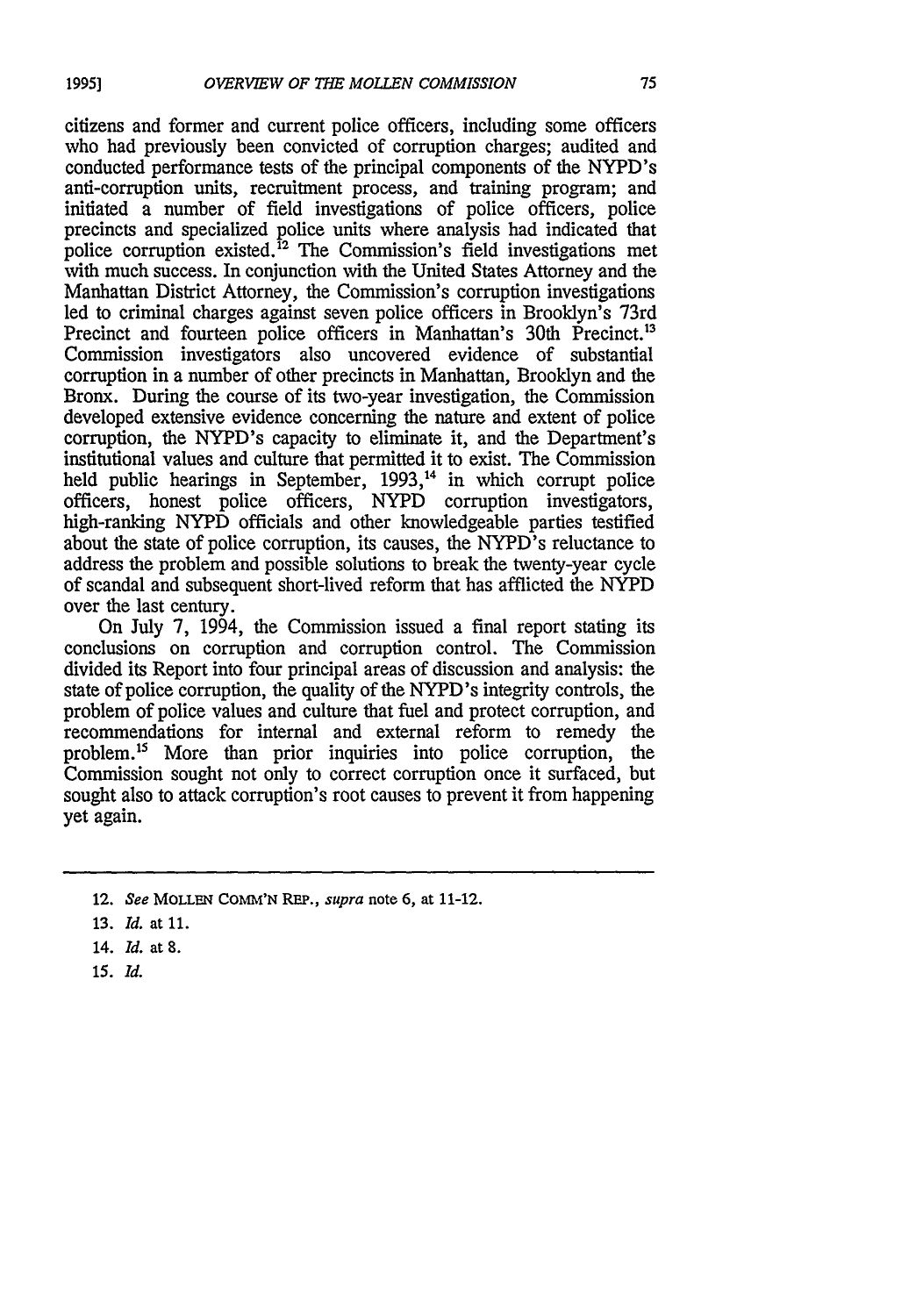#### H. THE **STATE** OF POLICE CORRUPTION

The Commission found that the large majority of New York City police officers are honest and want to see corrupt officers removed from their ranks. Nonetheless, the Commission found that the corruption of Michael Dowd was not isolated nor aberrational, but represented a serious and alarming form of police wrongdoing that exists, in varying degrees, in patrol precincts throughout the City.<sup>16</sup> Today, police corruption predominantly involves the narcotics trade. Gambling, prostitution and other vice rackets are no longer the springboard to a career of corruption in the Police Department as they were in times gone by. The longstanding unwritten rule-accepted by most in the Police Department before, up to, and including the Knapp Commission's era—that narcotics graft is "dirty" money" has completely disappeared. Today, with the rule diluted, the cocaine and crack trade provides corrupt officers with abundant opportunity to steal money, drugs and guns from drug dealers and to assist drug traffickers who pay handsomely for non-enforcement of the law.

The Commission found evidence of police officers profiting from the drug trade in a variety of ways, including: (1) selling confidential police information, escorting the transportation of drugs and drug money and using police powers to harass rival drug dealers; $17$  (2) stealing drugs, money and handguns from street dealers;<sup>18</sup> (3) robbing drug dealers and their customers;<sup>19</sup> (4) burglarizing drug dens and stash houses;<sup>20</sup> and (5) selling stolen drugs and guns to other officers or to drug dealers.<sup>21</sup> Modem corruption is not about "accommodation," where police officers sell immunity from arrest or conviction. The distinction between the criminal and the corrupt cop has disappeared. Corrupt cops no longer merely use their authority to exact payoffs; they now actively engage in criminal activity. Corruption assumes the nature of its provenance. Paralleling the violent world of narcotics trafficking, police corruption has become aggressive, extortionate and an often violent abuse of authority by officers who actively seek out opportunities to profit from the criminals they are sworn to arrest.

The Commission found that police perjury and brutality were frequently linked to narcotics corruption. Officers engaged in drug crimes must often commit perjury and falsify official police records to conceal

- **17.** *Id.* at **33.**
- **18.** *Id.* at **10.**
- **19.** *Id.*
- 20. *Id.*
- **21.** *Id.*

**<sup>16.</sup>** *Id.* at **10-11.**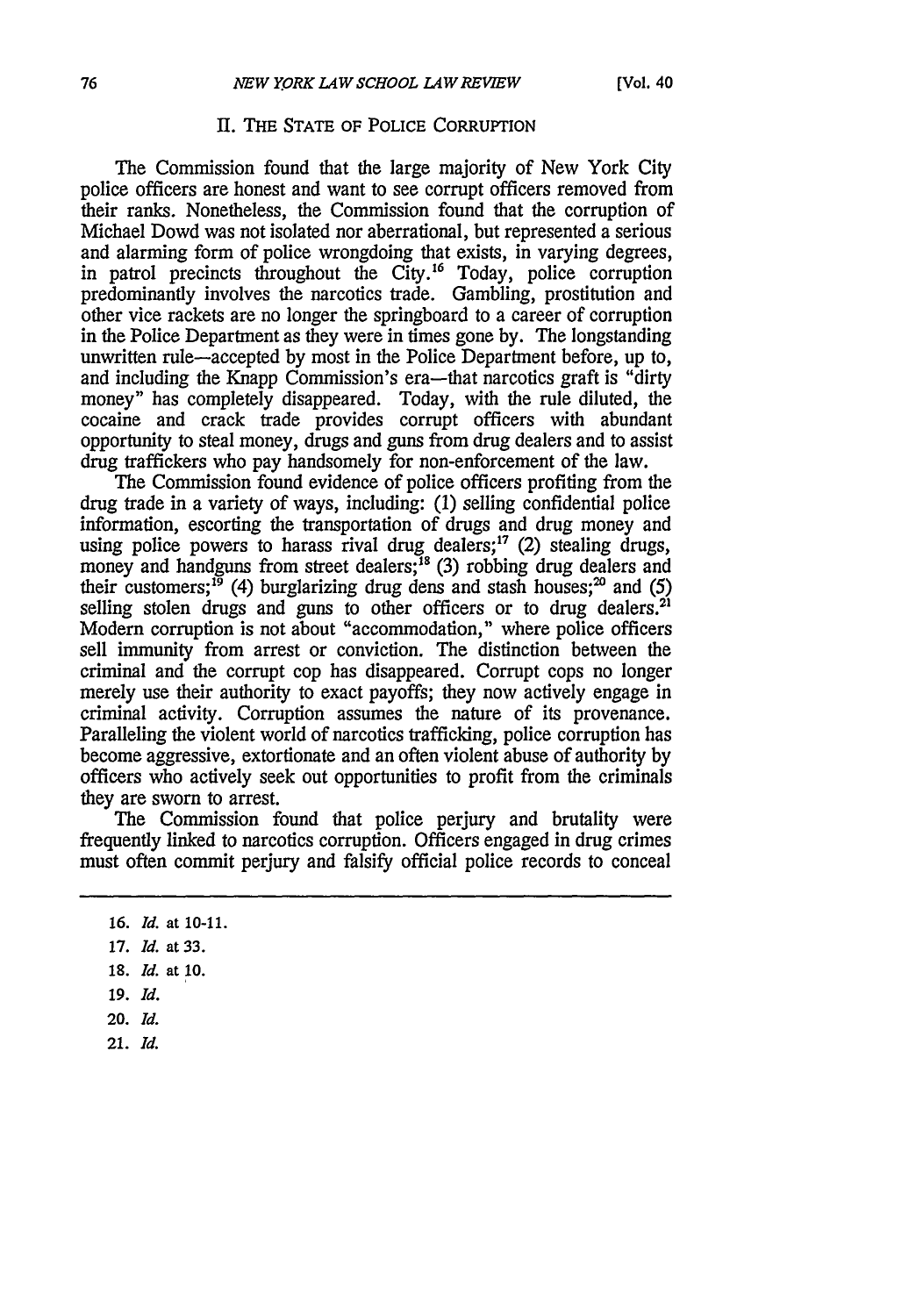their corrupt acts. When officers unlawfully searched premises, stopped vehicles or seized individuals to steal drugs, guns and money, they had to falsify police records and even perjure themselves before grand juries and the courts to justify their actions. $^{22}$ 

Traditionally, police corruption and police brutality were treated as two distinct manifestations of police wrongdoing. Corruption is about money; brutality is about the violent abuse of authority. Thus, while Internal Affairs investigates corruption, the Civilian Complaint Review Board (CCRB) investigates brutality.<sup>23</sup> One of the Mollen Commission's principal findings demonstrates that in contemporary policing, corruption and brutality were often linked.<sup>24</sup> The Commission found that brutality was, at times, an introduction and, at others, a companion to narcotics corruption. $25$  This is not to say that brutality was a stranger to corruption in the days of the Lexow Committee, $^{26}$  but rather that the high stakes that characterize the contemporary narcotics trade seem to breed greater violence and brutality. Police officers told the Commission during private interviews and public hearings that they were initiated into the world of corruption by committing acts of brutality. $^{27}$  Acts of violence against suspects and prisoners were used as a barometer to prove an officer was a tough cop who could be trusted and accepted by fellow officers. In other instances, the Commission observed, acts of violence were carried out to assist and promote other corrupt acts. In the most glaring examples, one 30th Precinct officer shot a drug dealer with his service revolver while attempting to steal a package of cocaine; $^{28}$  another officer, assigned to a Bronx precinct, testified to random beatings in and around suspected drug locations as a show of police power.<sup>29</sup>

22. *Id.* at 36.

23. *Id.* at 45 (noting that, until recently, investigations of police corruption and brutality have been dealt with separately).

24. *Id.* (noting, for example, that police officers did not simply become corrupt; they sometimes became corrupt and violent).

25. *Id.* (noting, for example, that one officer not only robbed a drug courier, but also shot him in the stomach and another officer shoved a gun into a drug dealer's mouth and demanded information about when and where money would be collected so the officer could steal it).

26. LEXoW COMM. REP., *supra* note 1 (noting many members of the police force abused the resources of physical power to make arrests and to satisfy their personal brutal instincts).

27. *See* MOLLEN **COMM'N** REP., *supra* note 6, at 47 (stating that some officers testified that brutality served as a rite of passage to other forms of corruption and misconduct).

28. *See id.* at 45.

29. *See id.* at 48.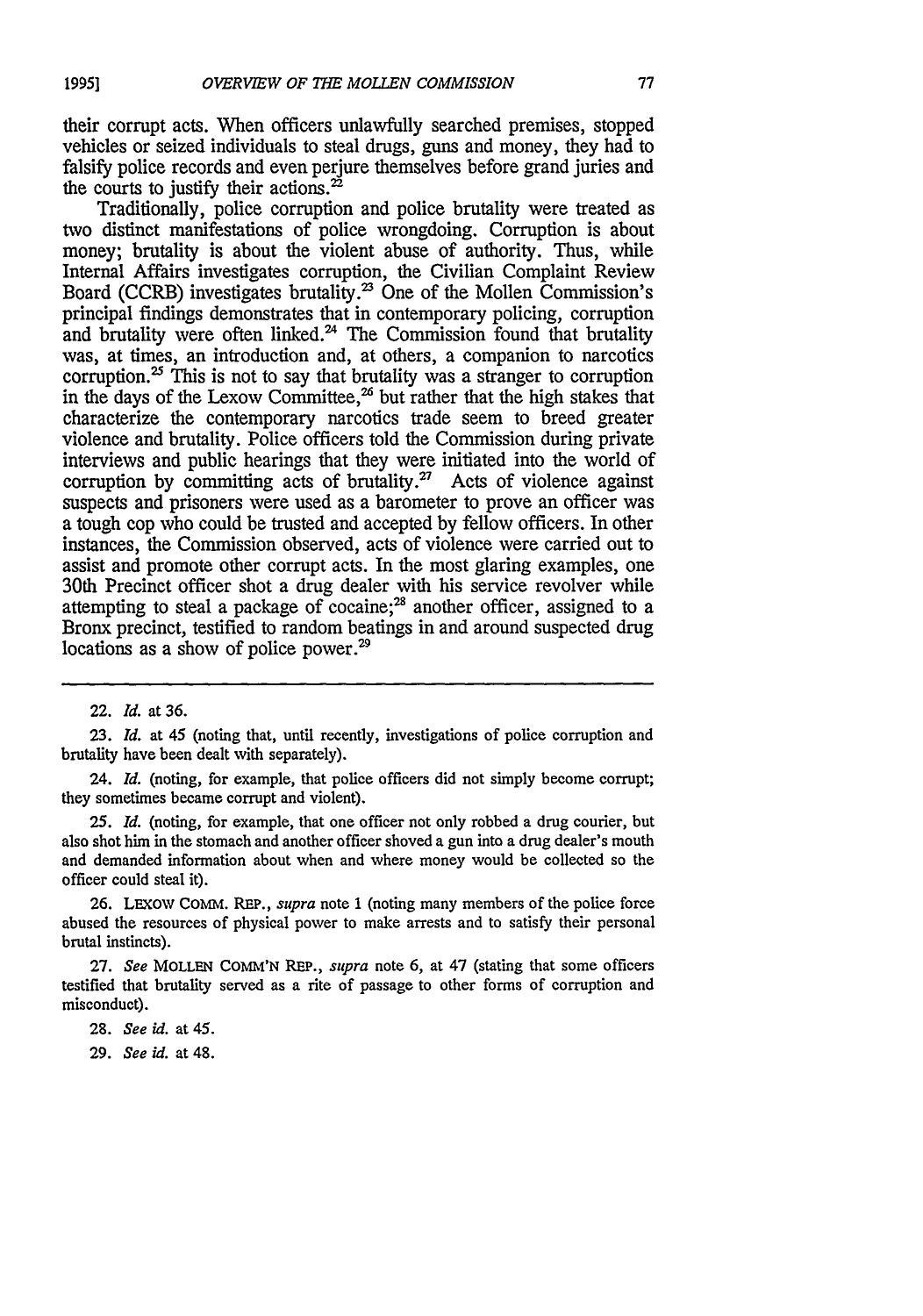After the arrest of Michael Dowd and before the beginning of the Mollen Commission's tenure, NYPD officials contended that police corruption was a matter of individual officers seizing sporadic opportunities to make a quick score.<sup>30</sup> The Commission, however, found that today's corruption rarely involved a single police officer secretly taking advantage of an isolated opportunity. While nothing like the taking advantage of an isolated opportunity. standardized and hierarchical system that characterized the gambling pad of yesteryear exists today, contemporary corruption typically involves groups of police officers-called "crews"-who actively seek out opportunities to score from drug dealers through protection rackets,  $\frac{1}{2}$  larceny, extortion, burglary and robbery.<sup>31</sup> Crews act with varying degrees of organization and coordination to identify targets, determine roles in carrying out the corrupt act and divide profits. *As* the Mollen Commission's Report described them: "crews are akin to street gangs: small, loyal, flexible, fast moving, and often hard hitting.<sup>"32</sup>

The Commission's investigation into the 73rd Precinct in Brooklyn, for example, revealed a crew of eight to ten patrol officers who, for two years, regularly broke into drug dens to steal money, drugs and guns.<sup>33</sup> They used code names over the NYPD radio to plan and coordinate their illegal raids; they assigned themselves roles to perform in assaulting their targets; they used NYPD equipment to gain entry to fortified locations; and they then, in or around the stationhouse or at secret off-duty locations, divided stolen money and other contraband.

The magnitude of today's corruption threatens social order in many communities. Corruption flourishes in the streets and residences of high-crime, drug-infested neighborhoods that are most often populated by the poor and powerless, minorities and undocumented immigrants, as officers take advantage of the opportunity to profit from these groups.

Throughout its Report, the Commission emphasized that police corruption did not exist in a vacuum. While making clear that corrupt officers were ultimately responsible for their actions, the Commission Report pointed out that police corruption was a multi-dimensional problem that was often fueled by police culture and the NYPD's own institutional behavior. Over the last century, recommendations born of previous investigations have dealt primarily with how the Department might be restructured and how additional layers of investigative and prosecutorial effort, both from within and without the Department, might reduce corruption. It is the Mollen Commission's fundamental premise that a

**33.** *Id.* at **17.**

**<sup>30.</sup>** *See id.* at **10.**

**<sup>31.</sup>** *Id.* **at 17-18.**

**<sup>32.</sup>** *Id.* **at 18.**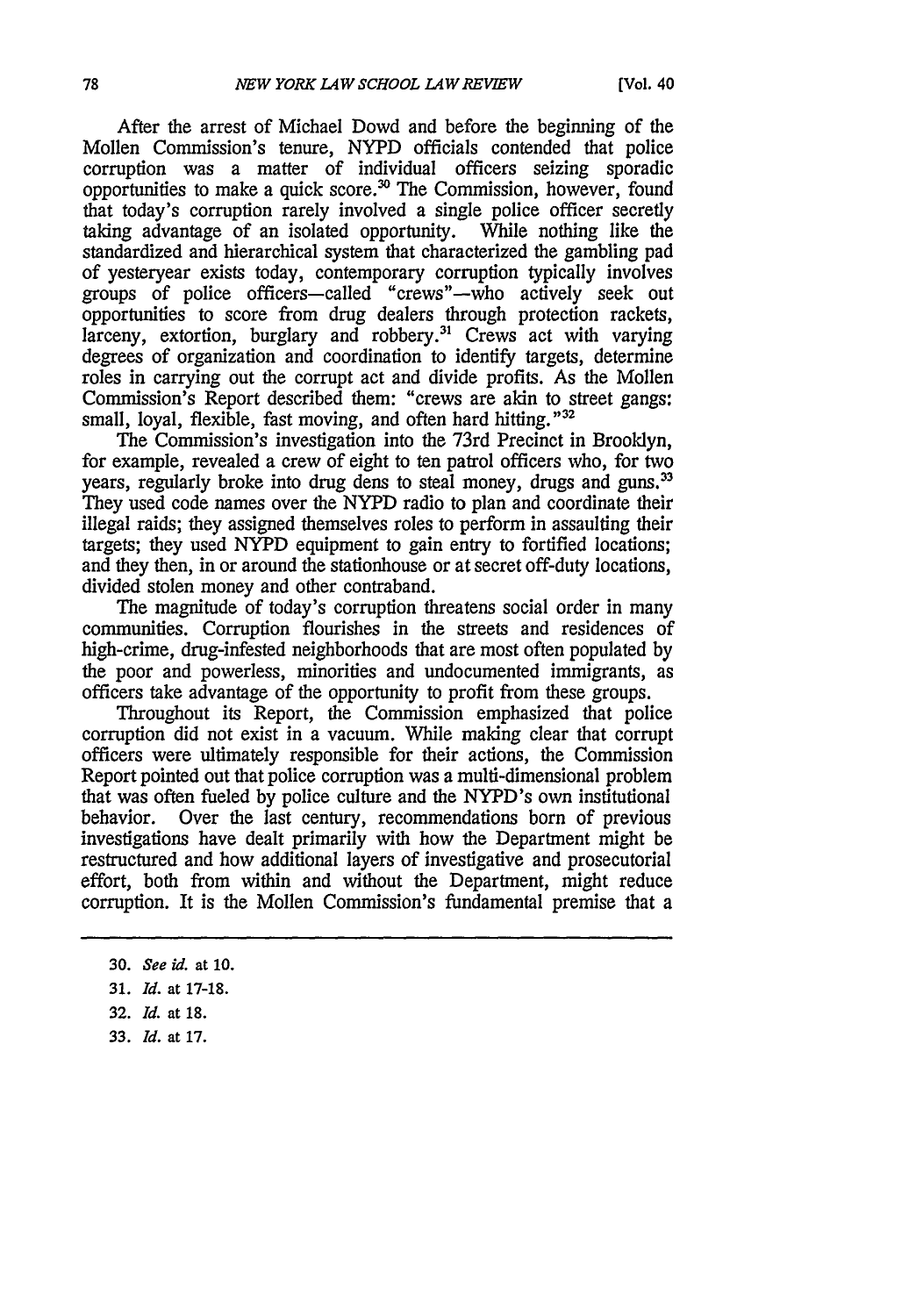more robust remedy to the problem of effective corruption control must include attacking corruption's causes and not merely its symptoms.

#### III. POLICE CORRUPTION: THE **EFFECT** OF POLICE **CULTURE**

Greed will always be the principal cause of police corruption. But a belief that police corruption is exclusively about illicit profits and can be solved **by** a more vigilant Internal Affairs Bureau fails **fully** to reflect the complexity of the problem. The Commission observed a variety of other influences and attitudes that push police officers to abandon their integrity, including: the desire, especially among the more youthful, to experience power and thrills; a divisive hostility between the police and much of the public that creates an "Us against Them" mentality; adherence to a "code of silence" that keeps even honest cops silent about the misdeeds of their colleagues; and a belief that the Department-despite rhetoric to the contrary-cares much less about the integrity of the rank and file than about protecting the careers of its commanders.'

The Commission found that corruption flourished in part because the NYPD's systems for stopping it were in a shambles. Not only did the Commission find that Internal Affairs had become feckless since the time of the Knapp Commission, but that the entire anti-corruption apparatus was more likely to minimize and conceal corruption than uncover it.<sup>35</sup> The Commission also found that no real effort had been made to attack the root cause of corruption.

In the Commission's view, the NYPD suffered from a departmentwide reluctance to uncover corruption and thereby expose itself to the public discredit that such revelations inevitably produce.<sup>36</sup> As a result, avoiding scandal was more important than fighting corruption. The former chief of the NYPD's Internal Affairs testified at the Commission's public hearings that his superiors wanted to avoid bad publicity even at the cost of corruption control.<sup>37</sup> Institutional reluctance to uncover corruption contaminated the entire anti-corruption apparatus from recruitment, training, supervision and command accountability to investigations and intelligence gathering. This message was not lost on the cops on the beat. In their view, the police brass were so worried about a career free from

37. *Id.* at 70 (referencing former Internal Affairs chief's testimony that "[all parts of the department's corruption systems had been functioning terribly for years [and that] top commanders . . .didn't seem too concerned **. . .** because it guaranteed no bad headlines").

<sup>34.</sup> *See id.* at 21,25, **56,** *58,* 64 (describing the influences and attitudes that compel police officers to commit corrupt acts).

**<sup>35.</sup>** *Id.* at **70.**

**<sup>36.</sup>** *See id.* at 71.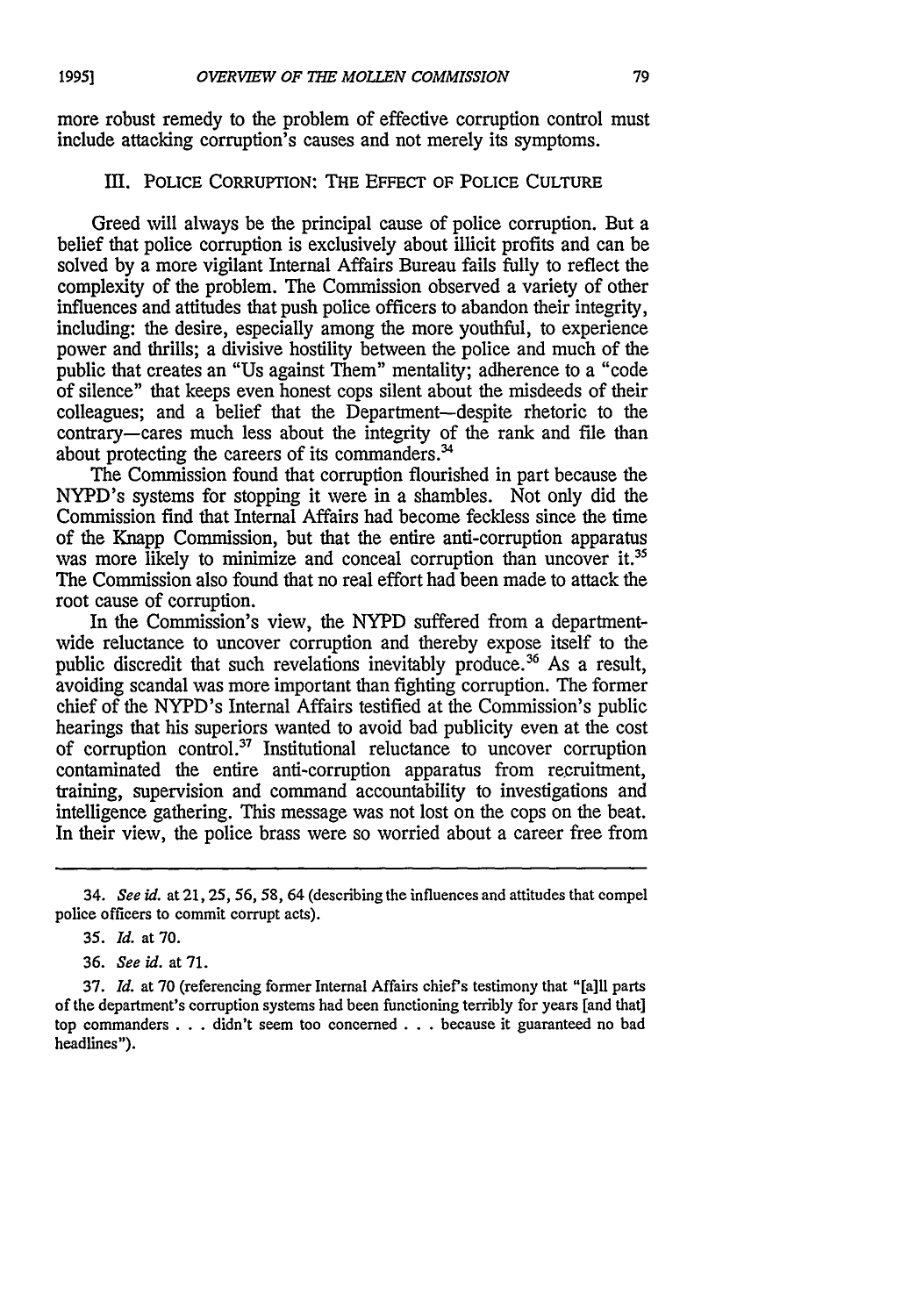revelations of corruption, that insuring the integrity **of** their commands was often less important than protecting their careers. Some officers took this message to mean that they had free rein on the streets.

These factors became most evident in police precincts serving the City's poorest and most disadvantaged neighborhoods. The NYPD practiced an unwritten policy of populating such precincts, known as "dumping grounds," with incompetent and undisciplined officers, worsening what were already corruption-prone assignments.<sup>38</sup> The Commission found that it was in such precincts that the code of silence and the "Us against Them" mentality were strongest.<sup>39</sup> This is what happened in the 73rd Precinct when a crew of all white cops practiced their trade on the minority residents of that precinct.<sup>40</sup> It would be easy to say this was simply a black/white problem, but while that may be a facet, it is not the whole answer. For example, in the 30th Precinct, where the community is poor and minority, the bad cops were mostly minorities. With more time, the Commission might have sorted out these conundrums and reached some conclusions; without it, they have remained questions that deserve further study.

Perhaps the Commission's most cogent illustration of police corruption's evolution came through the testimony of Kevin Hembury, a former police officer assigned to Brooklyn's 73rd Precinct in Brownsville-one of the NYPD's better known dumping grounds. Hembury testified that he became a police officer because he wanted to help people. But within months he was helping himself to their money, drugs and guns.41 The reasons this transformation occurred were the most important messages of the Mollen Commission's work.

At the Police Academy, an officer testified, he had learned that cops were different from the society they police, that the police are "us" and the public is "them"-that a cop must be prepared to do anything for himself and his comrades to insure that "them" never get the better of "us." When Hembury reported for duty to the 73rd Precinct for the first time, he already knew the reputation of his assignment. Although a rookie cop, he knew the 73rd was basically a minority precinct and was considered a dumping ground. It was a place where the thousands of law-abiding, hard-working citizens that lived and worked in the neighborhood were lost among dope dealers, prostitutes, junkies, thieves and murderers. Unfortunately, many of the officers of the precinct

**<sup>38.</sup>** *Id. at* **61.**

**<sup>39.</sup>** *Id. at* **58.**

<sup>40.</sup> *See, e.g.,* Chapin Wright **& T.J.** Collins, *Protesters Ring Police Station,* N.Y. NEWSDAY, Sept. 14, 1989, at 7 (describing an incident where citizens in the 73rd Precinct witnessed white police officers brutalize black suspects during an arrest).

<sup>41.</sup> MOLLEN COMM'N REP., *supra* note 6, at 62.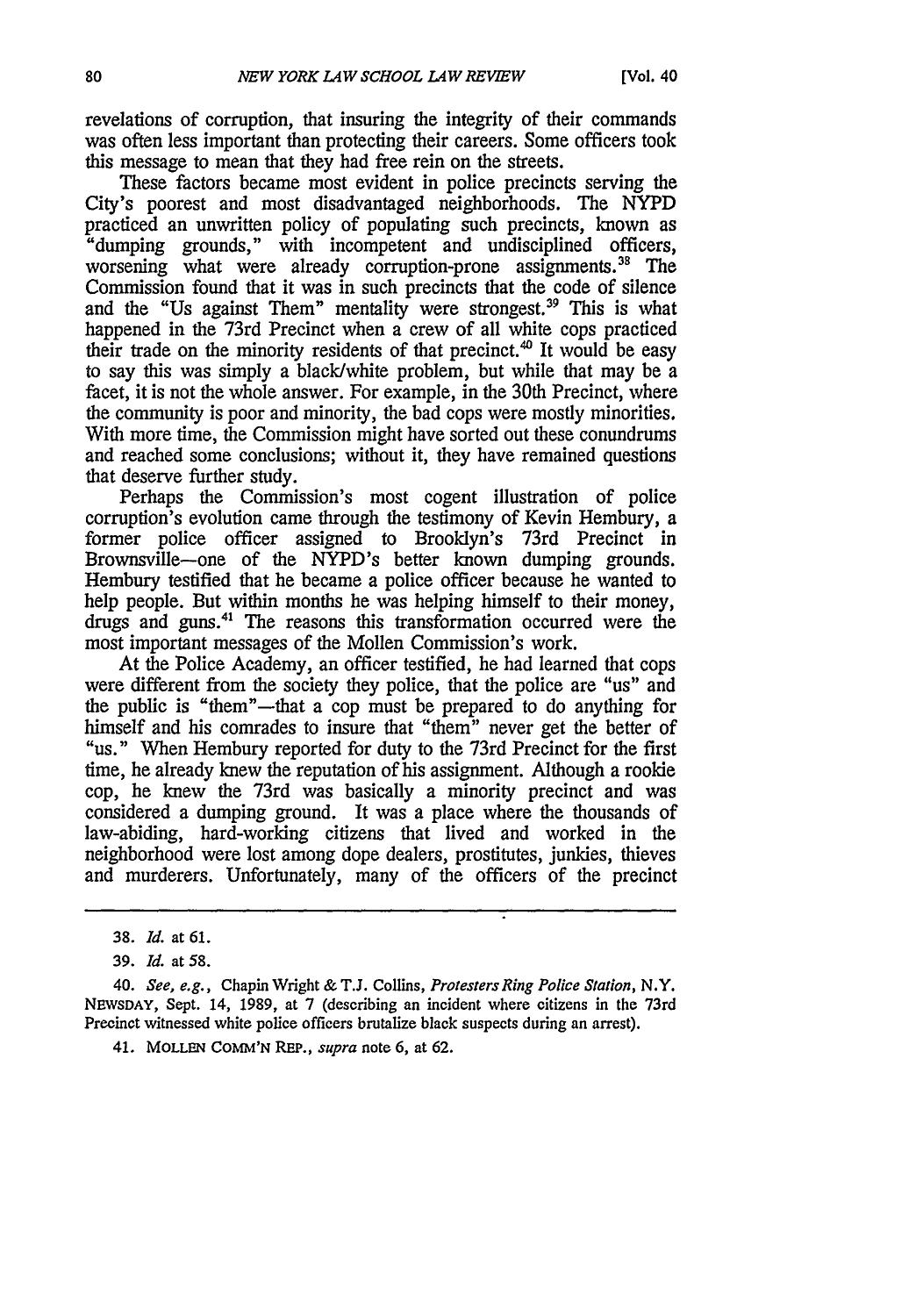practiced an abusive and corrupt method of policing that they justified as the only means to survive in a crime-ridden ghetto. Hembury, white, twenty-one years old and new to the Brooklyn ghetto, followed along and he, too, became abusive and corrupt. $42$ 

Survival required forging close ties with his police partners. He had to assure them that he was a "good cop" who would keep his mouth shut about their wrongdoing and he relied on them to do the same for him. According to this officer's testimony, protecting yourself and your fellow officers was a code that recruits learned and willingly accepted within the Police Academy.43 On the dangerous streets of the 73rd Precinct, group loyalty might be a matter of life and death. Yet, it could also become a dependable cover for corruption.

After a year of patrolling the streets of the 73rd Precinct, Hembury, in fact, became known as a "good" cop among his fellow officers. His reputation earned him an invitation to participate in conducting "raids," jargon for groups of police officers conducting warrantless searches of drug dealers, crack houses, drug dens and apartment buildings. At first, Hembury testified, he believed, or pretended to believe, that, although illegal, these raids had a law enforcement purpose: to display the power of the police, to frighten away drug dealers and to make arrests. But Hembury and his crew had crossed the line to corruption notwithstanding their self-concocted justifications. Within short order, no justification was necessary and raids became a regular means for the police to line their pockets with money and drugs stolen from the pockets and hiding places of drug dealers and drug dens."

How did this happen? Hembury's corruption, like that of all the officers the Commission interviewed, was fundamentally the result of his own bad judgment. No one is to blame for an officer's corruption more than himself. Certainly, even in the most severe circumstances, corruption is not inevitable, as legions of honest cops prove everyday. But the lesson the Commission report teaches about police corruption is that a variety of factors peculiar to police work contribute to corruption and must be taken into account in devising strategies to stop it.

Kevin Hembury, like all the other corrupt officers who gave evidence to the Commission, testified that the combined forces of greed, frustration and power made temptation of corruption all the more powerful.<sup>45</sup> The role of greed is obvious and, as when corruption appears in any profession, it explains much. But frustration and the lure of power

*45. See id.* at **62.**

<sup>42.</sup> *Id.*

<sup>43.</sup> *See id.* at **55.**

<sup>44.</sup> *Id.* at **25-26.**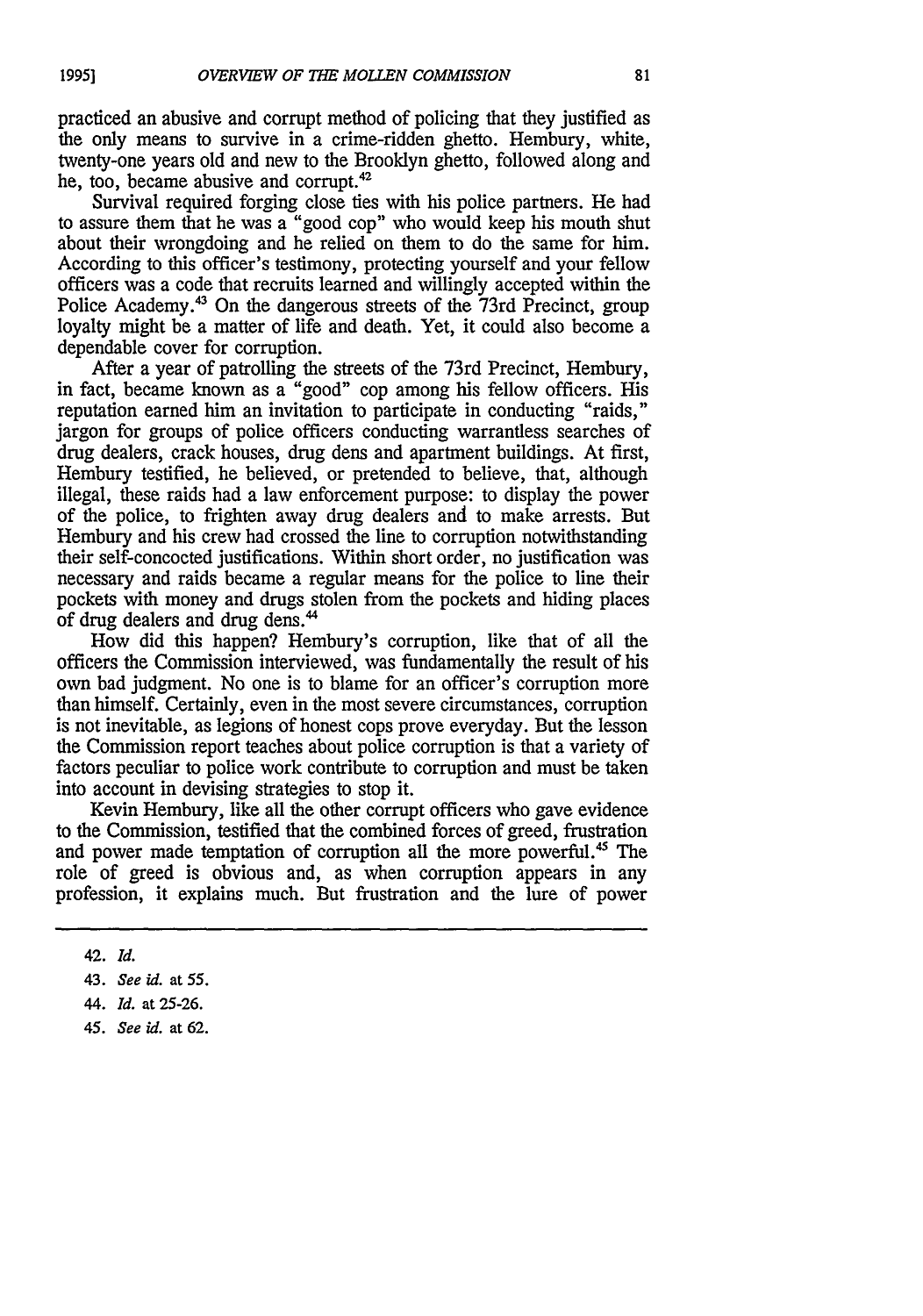particularly exert their influences on police officers, especially those continually exposed to plentiful opportunities for corruption spawned in neighborhoods captured by crime and drugs.

Frustration arose from the sense that the Police Department had abandoned them to a dumping ground where there was small hope for career advancement and wide disbelief that police efforts could ever stem the tide of crime. In the face of such circumstances, Hembury and other officers decided to take things into their own hands. They used their powers as police officers to profit personally from problems they could never conquer. To demonstrate to the drug dealers that despite appearances that they were still in charge, they began to break down doors, and to threaten and beat suspects.<sup>46</sup> They thought of themselves as tax collectors rather than police officers and robbed criminals where they could not become their partners.

Secure behind the "blue wall of silence" and buoyed by sparse and ineffective supervision, raids in the 73rd Precinct grew more frequent and more sophisticated. Police officers participating in these raids used the Police Department radio to signal each other, using code names, and met in groups at clandestine locations leaving their sectors unpoliced.47 The officers would assign each other tasks for the raid, such as covering the rear, or breaking down the door and eventually would split the loot in places like a stationhouse bathroom or a parking lot.<sup>48</sup>

These raids continued for over three years, unchecked by precinct supervisors or Department corruption investigators. As this officer testified, he personally committed hundreds of acts of corruption, and yet neither he nor any of the other officers of his crew ever received a single disciplinary charge based upon these corrupt acts. The corruption became routine, an everyday part of the unquestioned conduct of a number of police officers assigned to the precinct. In a word, it became systemic.<sup>49</sup>

Kevin Hembury and other corrupt cops who testified taught the Commission crucial lessons about police corruption as it exists today. First, corrupt officers are no longer simply condoning criminal activity like gambling or prostitution in exchange for regular, unlawful supplements to their salaries. Today, cops are engaged in the crime itself by trafficking in drugs, burglarizing premises they are sworn to protect and robbing individuals they are sworn to arrest. Second, brutality is a form of police corruption and not merely a form of police misfeasance. The two are linked and need to be investigated as part and parcel of an

*49. See id.* at **25-28.**

*<sup>46.</sup> See id.* at 25.

**<sup>47.</sup>** *Id.* at **27.**

**<sup>48.</sup>** *Id.* at **27-28.**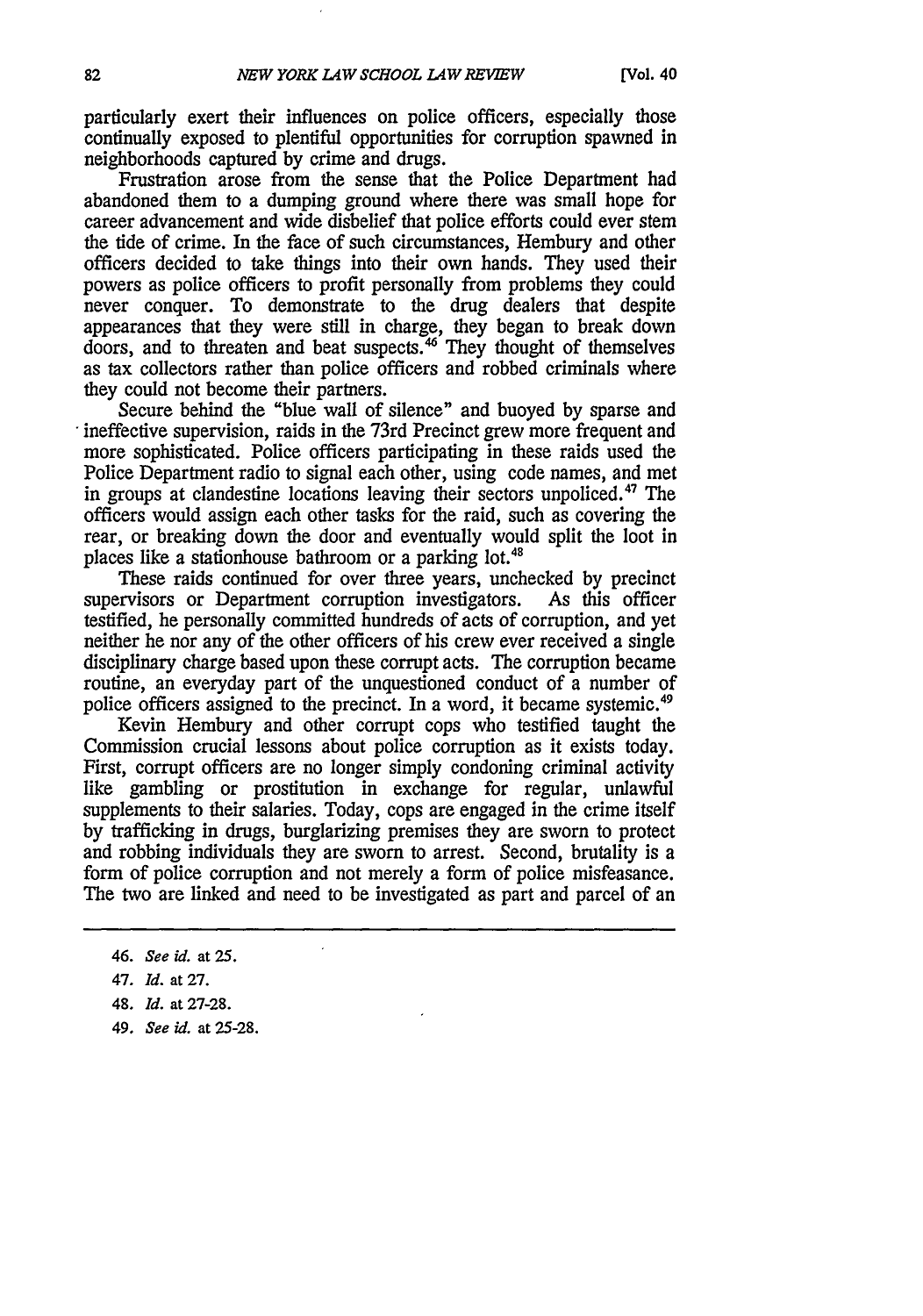identical problem. And perhaps, most important, police culture—the code of silence, the "us" against "them" mentality, the training and assignment procedures and the general cynicism about their own department-influences the state of police corruption and the ability to combat it successfully.

Brutality complaints are referred to or made directly to the CCRB. As a consequence, they are likely not to be thought of as corruption complaints or as part of a pattern. Now that the Mollen Commission has uncovered the close connection between brutality and corruption, perhaps the CCRB should look differently at the complaints they process. It may be that the person making the complaint is the one courageous citizen prepared to stand up and that a pattern of corrupt activity might be uncovered by a broader investigation. The CCRB is a valuable outlet for complaints against police and must be preserved. Some of us suggest, however, that in light of the Commission's findings, a closer scrutiny of brutality complaints might lead to uncovering broader patterns of police misconduct.

### IV. POLICE CORRUPTION: **THE** COMMISSION'S SOLUTION

In fashioning a remedy to corruption problems, the Commission kept the events of Hembury's and other corrupt officers' careers firmly in mind. Unlike past Commissions, where the recommendations focused on restructuring the department, beefing up investigations and redoubling prosecutions of corrupt officers, the Mollen Commission took a broader approach. The Commission firmly accepted the premise that the NYPD must remain accountable for keeping its own house in order.<sup>50</sup> But the Commission, at the same time, recognized that police management suffers from strong internal pressures to avoid uncovering corruption. The Commission contended that without a transformation of police culture, no set of corruption controls-no matter how well designed-would be successful. The Commission urged the NYPD to undertake a dual-track approach to improving police integrity. The first track focused on the NYPD's internal operations; the second, on the creation of an outside monitor that would insure the vigilance and commitment of the NYPD's own efforts to stop corruption now and in the future.<sup>51</sup>

The Commission viewed the control of corruption as requiring an effort beyond that provided by an office of internal affairs. The Final Report proposed over 100 recommendations for reform of recruitment, screening, training, supervision policies, command accountability, internal investigations and police culture and management. At the heart of the

*<sup>50.</sup> Id.* at **110.**

*<sup>51.</sup> Id.*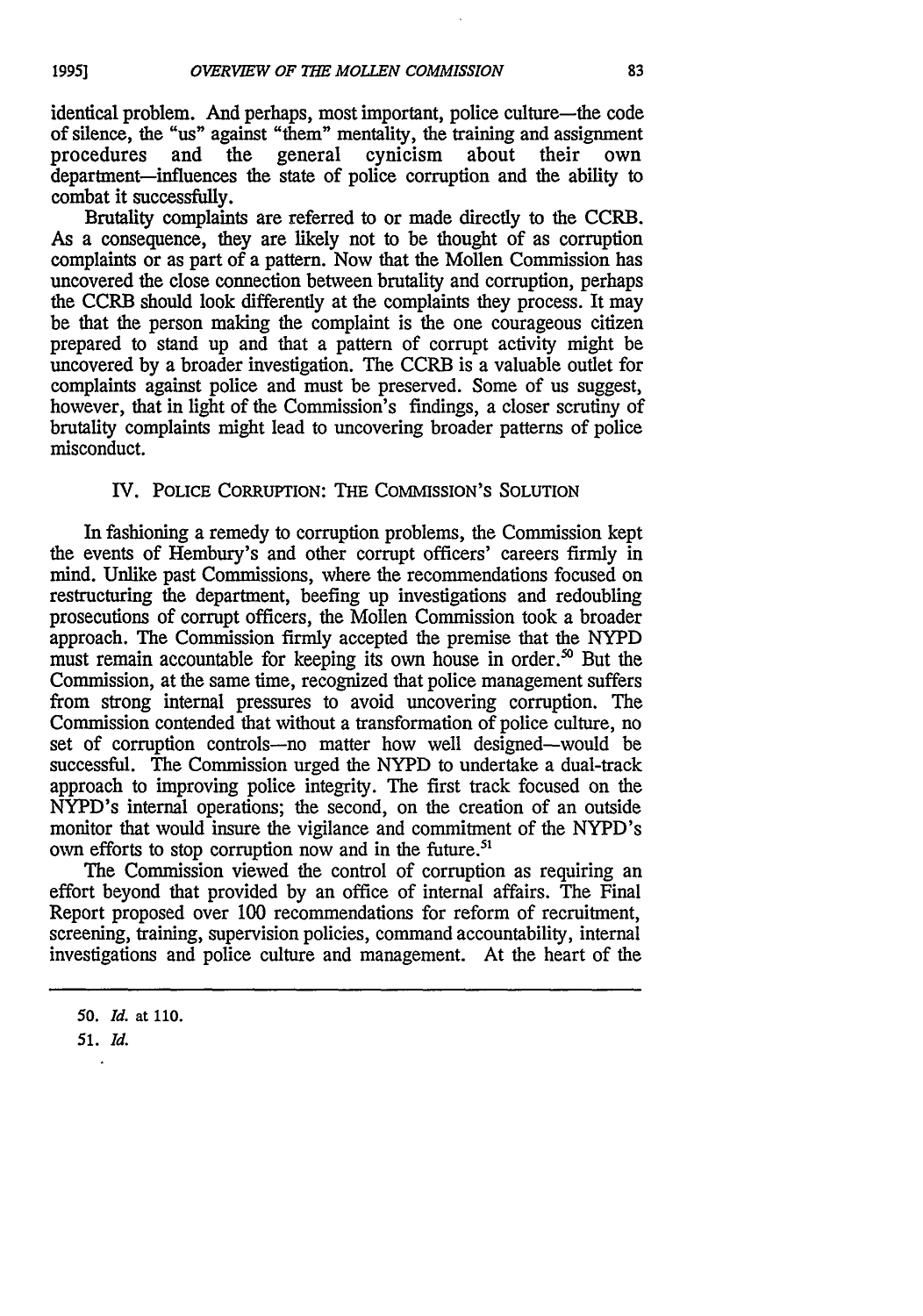recommendations was the Commission's challenge to the NYPD to attack the widespread tolerance for wrongdoing that affects even its otherwise. honest members and to address negative aspects of police culture and policing policy that breed corruption and brutality.

There can be no substitution for Academy training. At the Academy, we found no course taught **by** an "outsider," i.e., a civilian. **All** courses were taught by members of the Department.<sup>52</sup> The Academy had not updated its anti-corruption curriculum since an early 1970's training film. The kinds of problems encountered today as found **by** the Commission apparently played no part in the Department's program. Drawing on this record, it is hard to believe that the Department had given much attention to anti-corruption training.

Some members of the Commission believed that important and totally overlooked areas of study included the fact that there was no diversity training.<sup>33</sup> In a City such as ours, where the majority is black and Hispanic and the Police Department is 80% white,<sup>54</sup> such an omission is hard to countenance.

The Commission recommended the creation of a permanent outside monitor to identify and investigate corruption trends; to evaluate the performance of the NYPD's anti-corruption systems; and to **help** transform institutional policy and cultural conditions that nurture corruption.<sup>55</sup>

The current debate between the Mayor and the City Council primarily reflects a difference of opinion as to the breadth of investigative powers that should be given to any new and independent entity.<sup>36</sup> The Commission carefully considered various oversight models. These models

*53. See* Hon. Harold Baer, Jr., Speech: *The Mollen Commission and Beyond,* 40 N.Y.L. SCH. L. REV. 5 (1995).

*54. See generally* Catherine **S.** Manegold, *Rally Puts Police Under New Scrutiny,* N.Y. **TIMES,** Sept. **27, 1992,** at **35** (estimating a minority population of **22%** within the New York Police Department).

**55. MOLLEN COMM'N** REP., supra note **6,** at **152.**

*56. See* Mayor of New York v. Council of New York, No. 402354, **1995 WL 478872** (N.Y. Sup. Ct. June **30, 1995)** (holding that Independent Commission created **by** the City Council was given "investigatory powers far beyond the needs of a merely advisory panel, inviting, as it does, investigation into individual acts of corruption, in direct competition with the law enforcement agencies possessed of the duty to conduct such investigations"), *appeal docketed,* No. **95-3710** (1st Dep't N.Y. **App.** Div. Nov. **16, 1995).**

**<sup>52.</sup>** *Id.* at **123.** The Commission recommends the use of civilian faculty at the Police Academy to help minimize the in-bred group acculturation to corruption and to expose recruits to non-police points of view.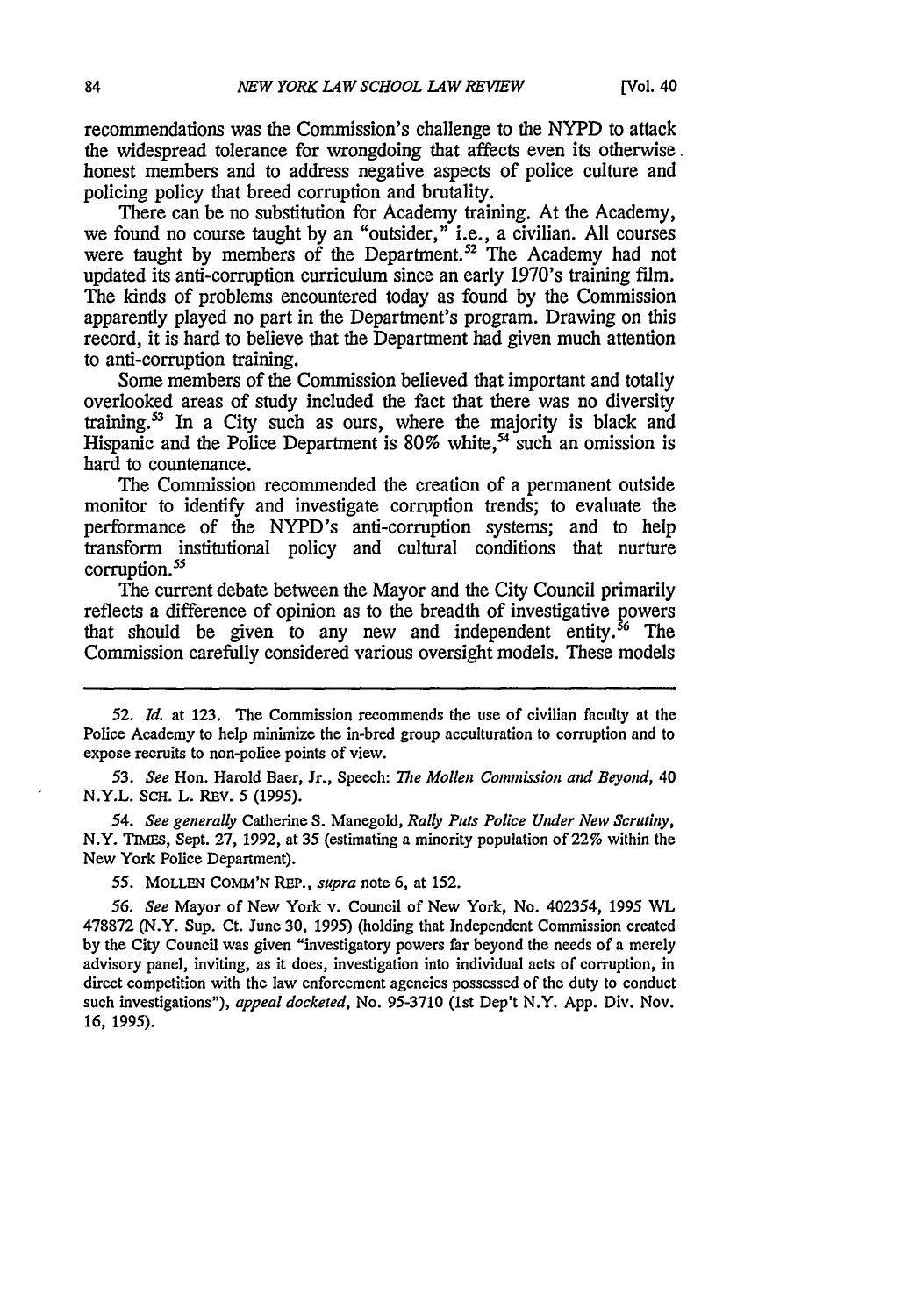included an Inspector General, special prosecutor and others.<sup>57</sup> After much discussion with representatives around the State who are experienced in such matters, it concluded that an independent board with a small staff and without a prosecutional role, would best suit current needs. The Commission was clear that primary responsibility was to remain with the Department. It was equally clear that the prosecutorial role should remain with the District Attorneys and the U.S. Attorneys. Nonetheless, the Commission desired and sought an executive order setting up a Board or Commission that would provide investigative and auditing oversight. The Commission felt subpoena power and investigative power were essential, and was equally anxious to study the culture problems so prominent among the recommendations. The Commission envisioned a small staff of a dozen or so investigators, accountants and academics. The Board or Commission would consist of five unpaid people with staggered terms. This is the intent of City Council Local Law No. 13 which passed over the Mayor's veto in January, 1995.<sup>58</sup> Without commenting on that veto, it deserves noting that the Mayor originally sought a special prosecutor with more investigative clout and at greater expense than the Council's version.59 Now the Mayor has by executive order appointed a group of creative and bright men and women to a more limited commission with virtually no independence and instead dependent, in large measure, on decisions of his Commissioner of Investigation.'

Twenty years ago, Detective Frank Serpico<sup>61</sup> told the Knapp Commission: "We must create an atmosphere in which the dishonest officer fears the honest one, and not the other way around."62 The past twenty years have shown that the NYPD still finds it difficult to create that atmosphere. The Mollen Commission's recommendation to create an outside corruption monitor intended to supply the NYPD with the permanent help to do so.

59. *See generally* Thomas D. Thacher II, *How To Police The Police*, N.Y. TIMES, Aug. 1, 1994, at **A15** (noting that Mayor Rudolph Giuliani has previously advocated the reinstitution of a special prosecutor).

60. *See* N.Y., N.Y., Exec. Order 18 (Feb. 27, 1995).

61. Frank Serpico is a former New York City police officer who exposed widespread police corruption in the New York Police Department in 1970 and prompted the creation of the Knapp Commission. *See* David Gates & Alexander Stille, *The Lonely* Odyssey of an Honest Cop, NEWSWEEK, Feb. 6, 1984, at 9.

62. MOLLEN COMM'N REP., *supra* note 6, at 51.

*<sup>57.</sup> See* MOLLEN COMM'N REP., *supra* note 6, at 150-152.

*<sup>58.</sup> See Mayor of New York,* 1995 WL 478872 (invalidating the Commission established by the New York City Council because it infringed upon the Mayor's appointment powers and was not subjected to a public referendum).